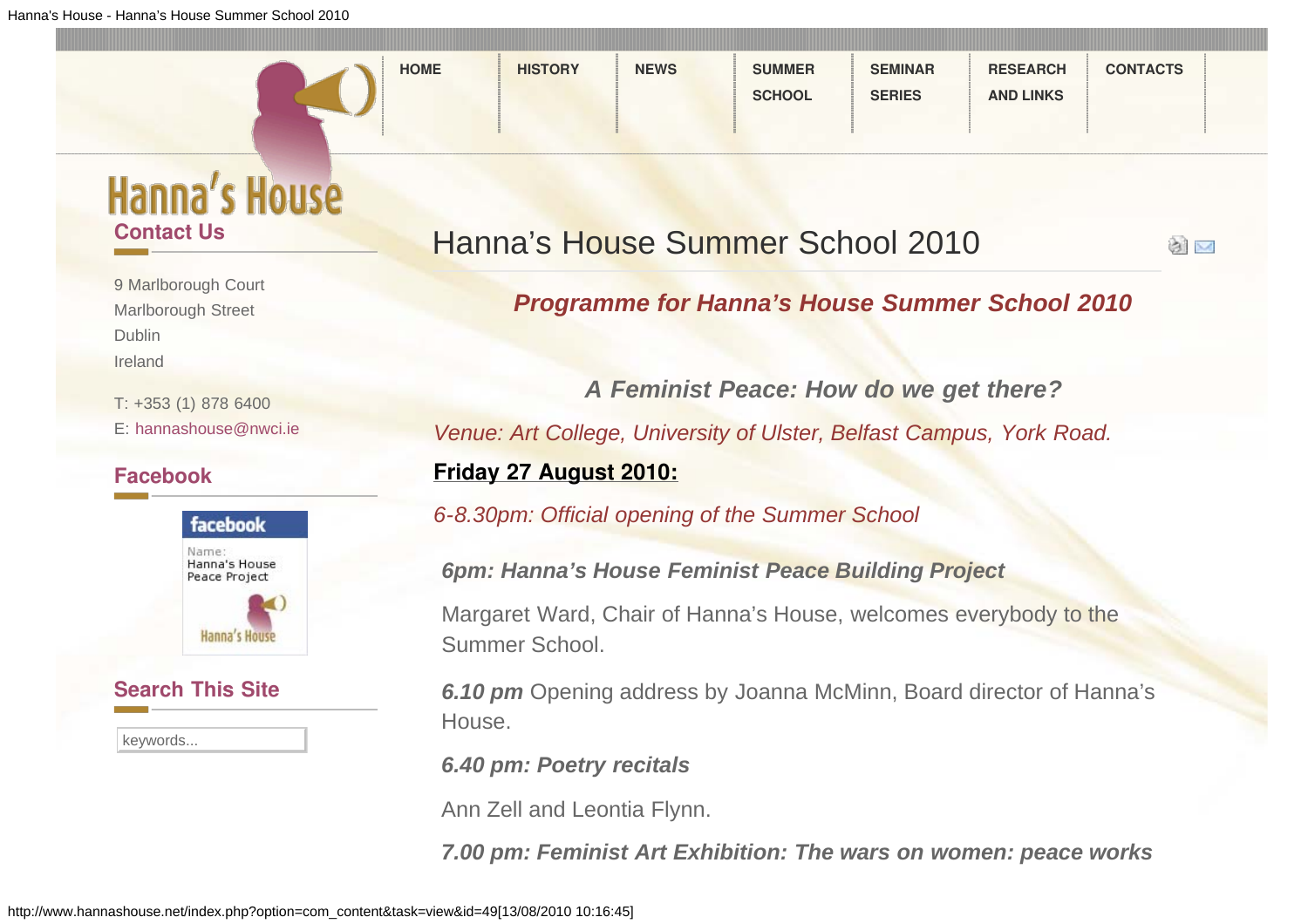Launch by Roisin McDonough, CEO of the Arts Council.

Champagne reception and music by Yolande Carter and Jazz singer.

#### **Saturday 28 August 2010**:

#### *9.30 Registration for a 10am start.*

10-10.50 *Keynote: International Security and Women***.** Kate Fearon, Head of the Mitrovica Office for the International Civilian Office in Kosovo, formerly Rule of Law Governance Advisor to the Helmand Provincial Reconstruction Team in Afghanistan discussing women, peace and conflict: stories from Afghanistan. (Auditorium)

#### *10.50-11.10 Coffee Break- poetry recitals*

## 11.10-12.45 **Workshop A:**

*Peace building/legal & theoretical* Niamh Reilly, Global Women's Studies NUI Galway, on UNSCR1325 and the Consultative Group to the Department of Foreign Affairs regarding the National Action Plan on UNSCR1325 with Catherine O'Rourke, University of Ulster.

11.10-12.45 **Workshop B:**

*Security/practical & theoretical* Rob Fairmichael of INNATE, Irish Network for Nonviolent Action Training and Education explores How violent men can change their ways – what will enable them to move beyond violence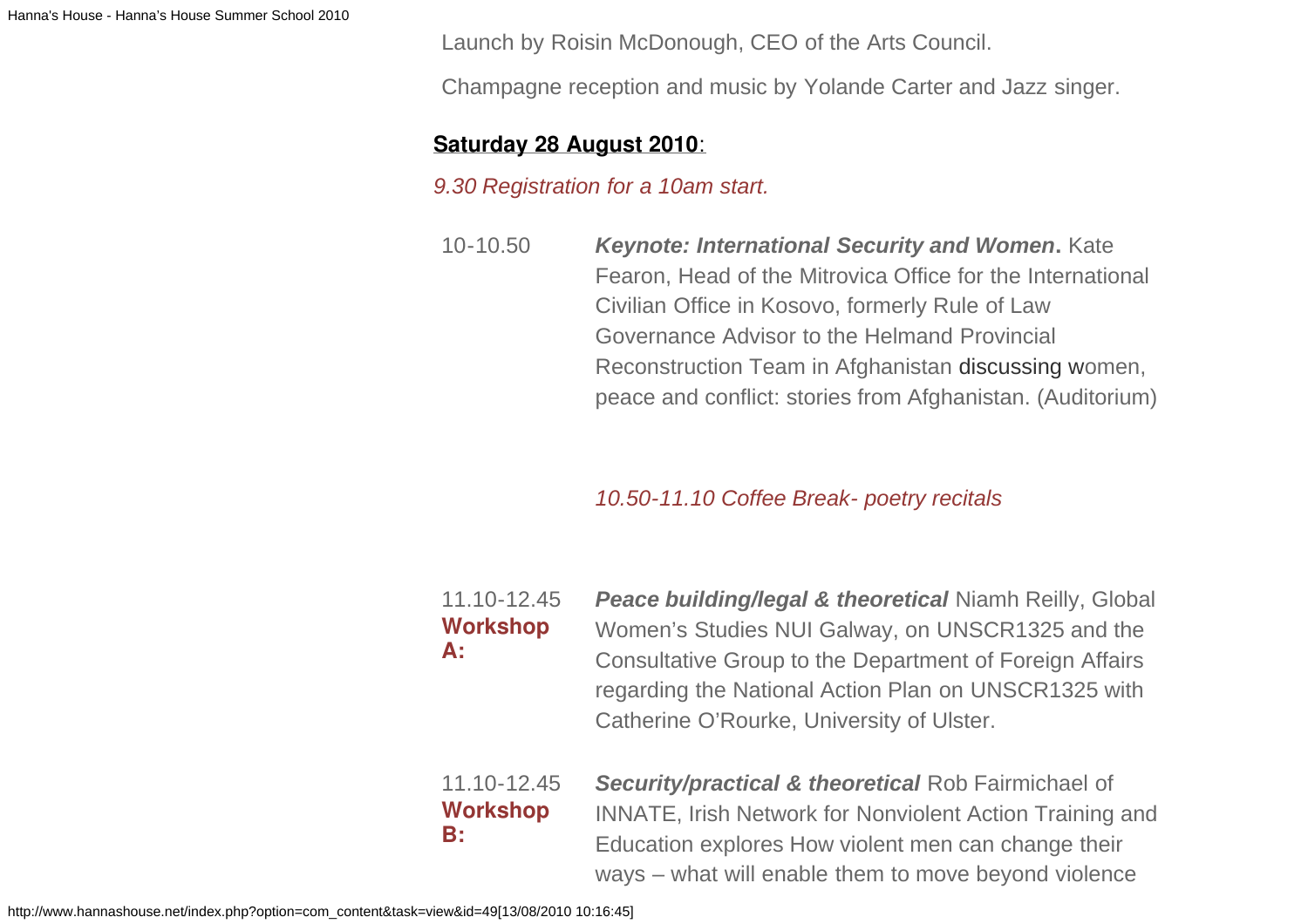whether it is interpersonal or military violence? Starting with participants' perceptions of the problem, Rob will try to assist the group to explore 'what needs to change' for those men to move away from their love affair with things violent.

11.10-12.45 **Workshop C:** *Truth Recovery/creative & theoretical* Mary Lodato presents Healing through autobiographical writing imagery- Scriptotherapy. Working with and creating autobiographical imagery that helps one to delve deeper into the psyche.

| 11.10-12.45 | <b>Truth Recovery/practical Joanna McMinn, Director of</b> |
|-------------|------------------------------------------------------------|
| Workshop    | Hanna's House and Rosie Burrows on 'Feminist Prison        |
| D:          | Education: where did it take us?'                          |

#### *12.45- 13.45 Lunch Break, poetry recitals, artists presentations of work*

| 13.45-15.15 | <b>Peace Building/practical Bronagh Hinds of</b>      |
|-------------|-------------------------------------------------------|
| Workshop    | DemocraShe, Margaret Ward of WRDA & Hanna's           |
| А:          | House, Laura McMahon, Debbie Donnelly, NI Policing    |
|             | Board; Liz law, Equality Commission NI; and Geraldine |
|             | McAteer, West Belfast Partnership Board on sharing    |
|             | Lessons Learnt on UN Security Council Resolution 1325 |
|             | from a cross-learning visit to Liberia.               |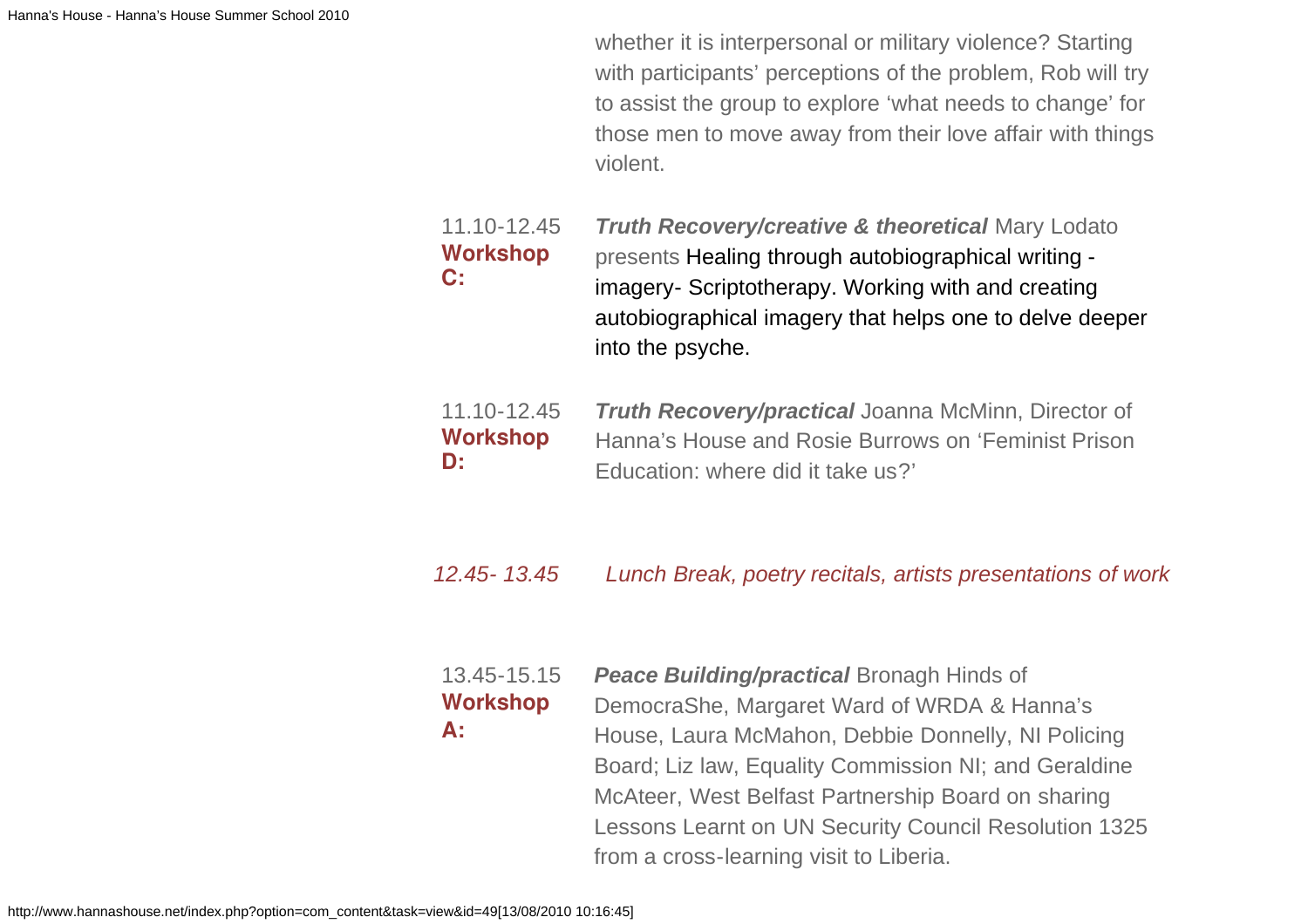| 13.45-15.15 |  |
|-------------|--|
| Workshop    |  |
| В:          |  |

*Testimony/memory/resistance & daily life/creative Roberta* Bacic – sewing stories into arpilleras and quilts. Arpilleras have the power to contribute to memory as they express daily lives of women affected by violence and are a testimony to what these women and communities have endured. They often give an account of resistance actions that no mainstream media would allow. During the workshop we shall have the opportunity to see and experience arpilleras from Chile, Peru and from other countries where they have been created and inspired by the Chilean & Peruvian ones. We shall have the opportunity to watch some short films about arpilleras and we will, "hands on", touch and stitch materials that might bring us close to our own arpillera. Part I of a two-part workshop.

- 13.45-15.15 **Workshop C:** *Security/practical* Goretti Horgan, Sharon Meenan, Roisin Barton present their Anti-war action and the Raytheon case.
- 13.45-15.15 **Workshop D:** *Peace building/practical* Noirin Clancy – will be outlining the 'Women into Public Life' cross border initiative between three women's organizations in Derry/Londonderry, Donegal, Scotland.

# *15.15-15.45 Coffee Break*

#### Afternoon session: 15.45-17.00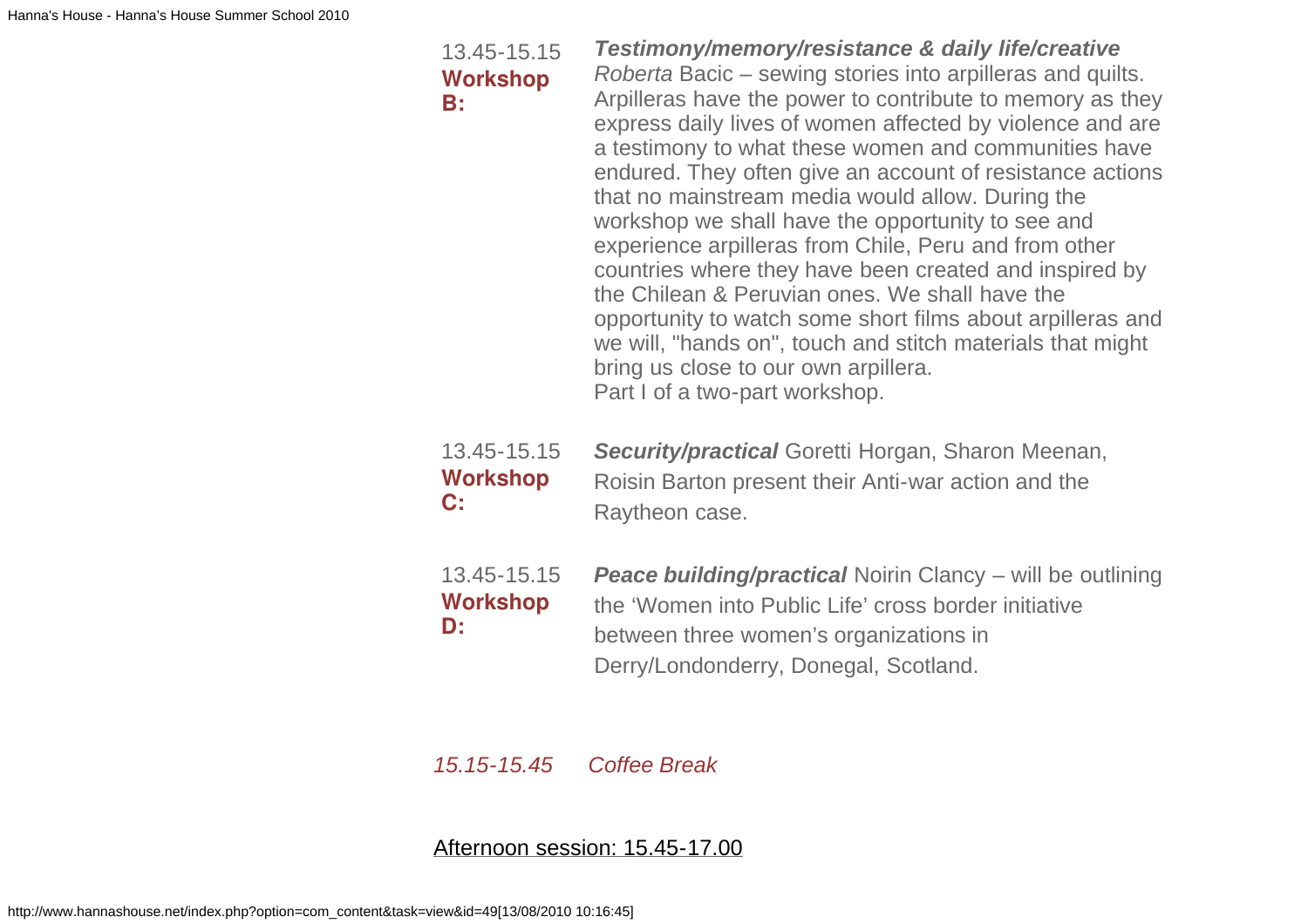**A:**

**C:**

15.45-17.00 **Workshop** *Diversity/practical* Cathleen O'Neill, Kilbarrack CDP Dublin, linking with Gillian Gibson, Footprints women's centre and Eleanor Jordan, Windsor women's centre Belfast, to discuss 'Frontline Feminism' and the work of women's centers north and south.

| 15.45-17.00           | <b>Truth Recovery/creative Roberta Bacic – sewing stories</b> |
|-----------------------|---------------------------------------------------------------|
| Workshop<br><b>B:</b> | into arpilleras and quilts. Part II                           |

15.45-17.00 **Workshop** *Diversity/practical* Linda Kelly, Equality Officer, Union of Students Ireland, with Emma Rogan and Adelita Monteiro, Equality Studies Students at University College Dublin, in conversation on what feminism means to young women today.

15.45-17.00 **Workshop D:** *Peace building/historical* Micheline Sheehy Skeffington talks about the lives of her grandparents Hanna and Frank Sheehy Skeffington, and the social justice issues they championed. (Auditorium)

*17.00-17.15 Coffee Break- Poetry recitals*

17.15 *Keynote:* Professor Monica McWilliams, Chief Commissioner of the Northern Ireland Human Rights Commission discusses women and the peace process in the North. (Auditorium)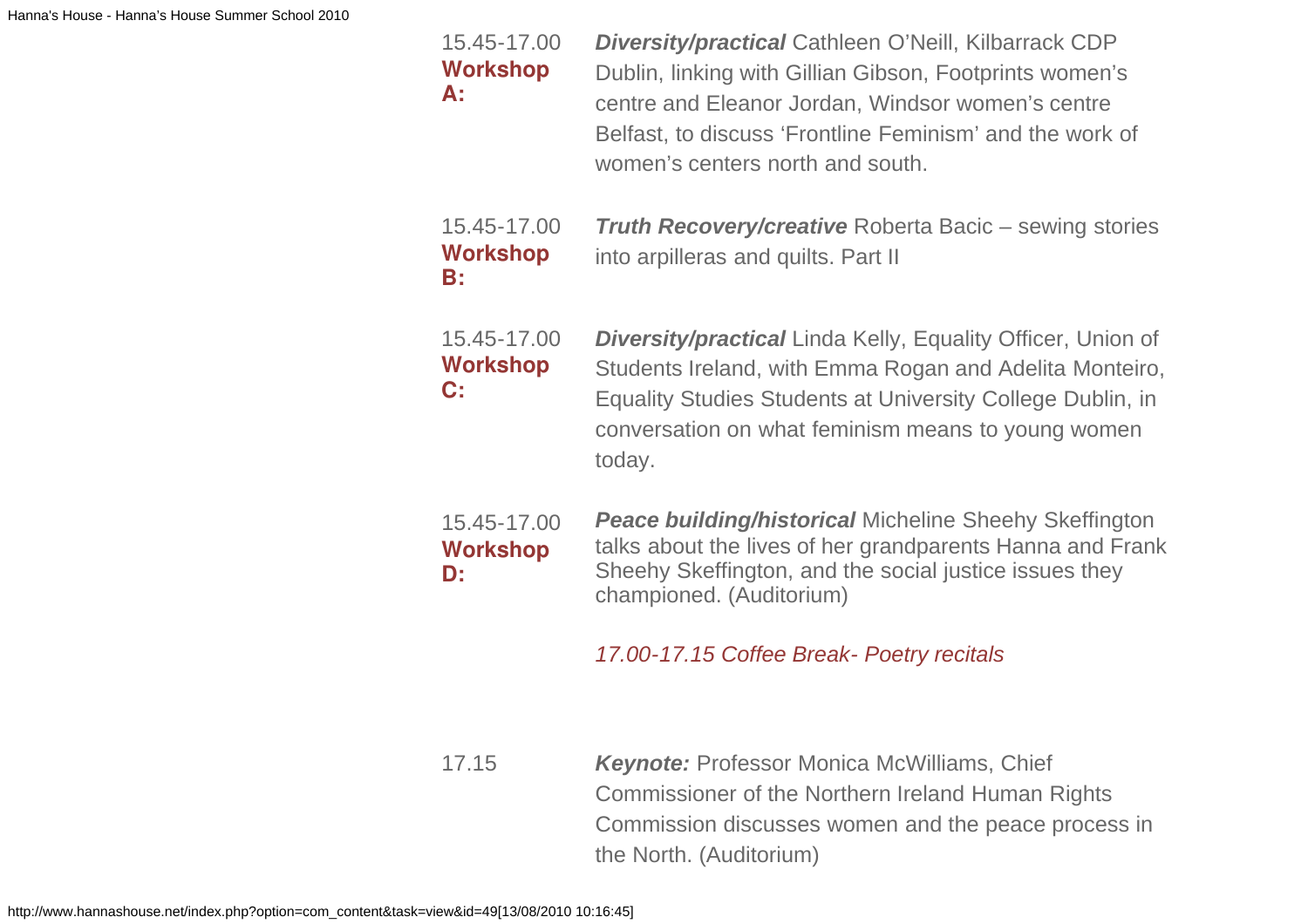6pm: Film screening in auditorium 'Pray the devil back to hell'. Liberian women's experience of conflict.

7pm: Launch of Art Exhibition by Bronagh Lawson on 'Female Energy on the Peace Line' (Venue to be confirmed)

**Saturday evening:**

**8pm: A social event for all at the Crescent Arts Centre: performances by individual musicians, comediennes and singers, followed by a disco.**

**Sunday 29 August 2010**:

*10-12.30pm: Coffee on arrival and at 12.30 between workshops and panel discussion.*

- 10.00-11.00 **'Feminism, Citizenship and Peace in Ireland: Today and Yesterday'**. Mary Cullen is a former Senior Lecturer in Modern History at NUI Maynooth. Currently she teaches at the Centre for Gender and Women's Studies at Trinity College Dublin. She has published extensively in Irish women's history.
- 11.30-12.30 **Workshop A:** Resolution Consortium and Board Director of Hanna's House *Truth Recovery/Legal* Claire Hackett of Belfast Conflict and Laura McMahon, Barrister and Board member of the Women's Resource and Development Agency (WRDA), Belfast, and the N.I. Women's Aid Federation, on international and national perspectives of how truth recovery processes help and hinder women's access to justice and reconciliation.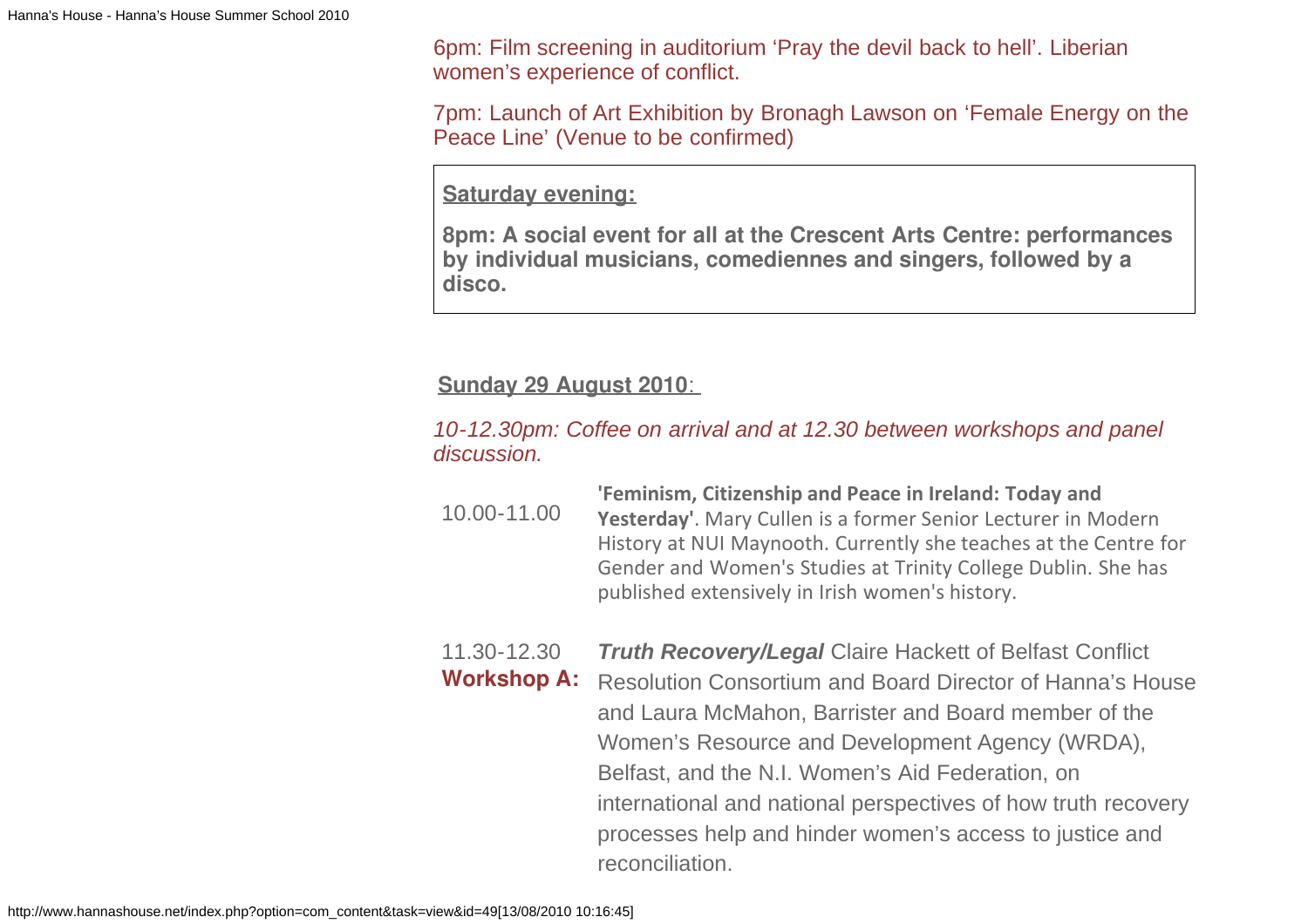- 11.30 12.30 *Security/practical* Annie Campbell of Womens Aid Northern Workshop B: Ireland, in conversation with Niamh Wilson, of Domestic Violence Advocacy Service, Sligo, Leitrim and West Cavan, discuss women, violence and security issues, north and south.
- 11.30-12.30 Workshop C: with stateless women/refugees in Sudan. *Security/practical* Sharon Commins of Concern, on working
- 11.30-12.30 **Workshop D:** *Peace building & diversity/practical & theoretical* Rola Hamed-O'Neill, activist and PhD student, University College Cork (UCC) on the Palestinian-Israel women's peace movement.
- 12.30-13.30 **Panel discussion** *Feminism & media/practical* strategies for using the media to further the feminist cause – facilitated by Ailbhe Smyth of Feminist Open Forum, with Finola Meredith, journalist and Susan McKay, Director of the National Women's Council of Ireland. (Auditorium)

1.30pm: Hanna's House closing comments. Mary Dorcey recites poem.Deirdre McAliskey sings 'Bread and Roses'.

2pm: Participants depart.

**The fee for the weekend is €10/£10 (waged) €5/£5 (unwaged). To reserve a place at the Hanna's**